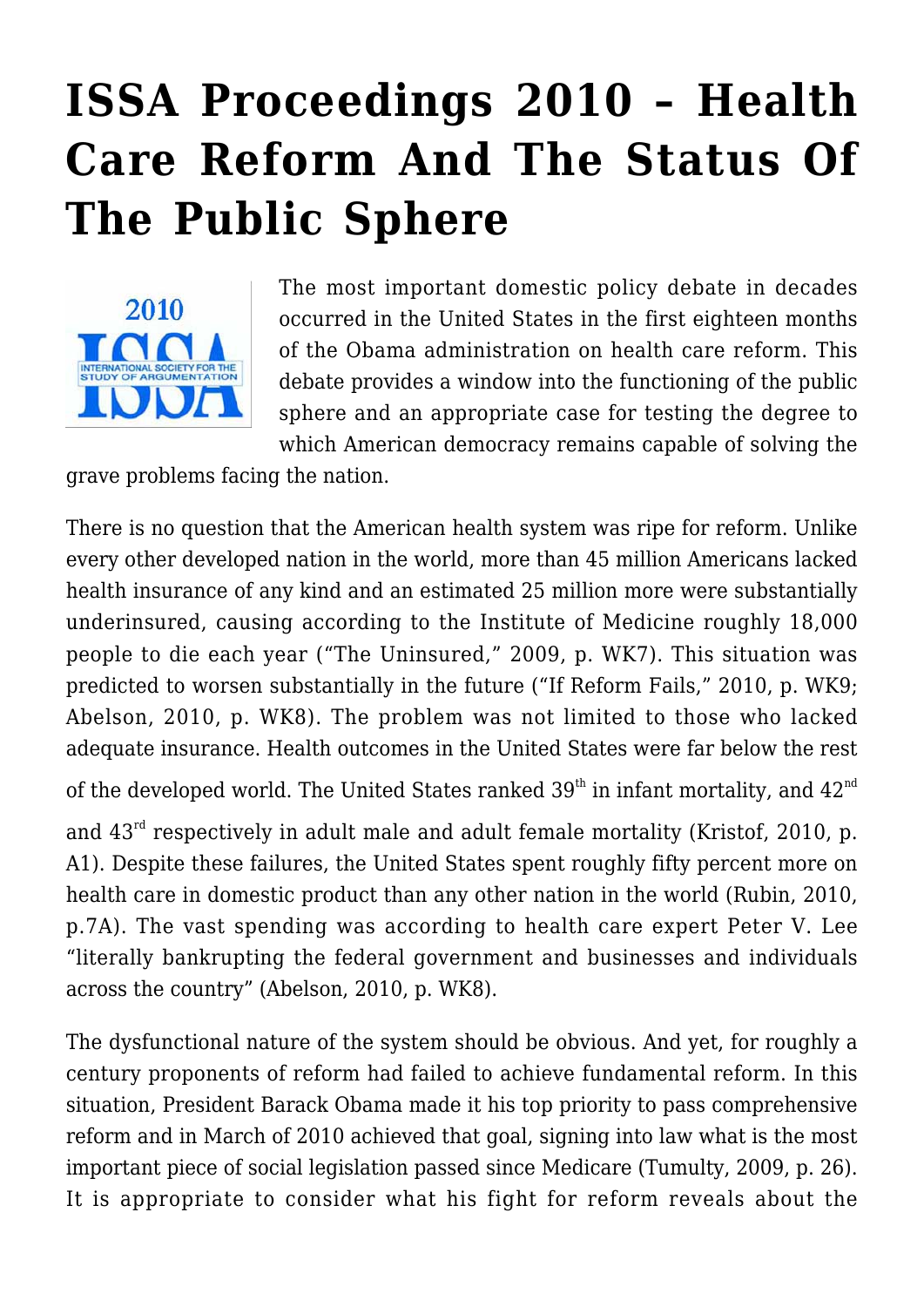functioning of the public sphere in the United States. Jonathan Cohn wrote in a comprehensive *New Republic* analysis of the battle for health care reform that Obama came "to view this debate as a proxy for the deepest, most systemic crises facing the country. It was a test, really: Could the country still solve its most vexing problems?" (2010, p. 15). While Obama's victory demonstrates that at least in the face of true crisis real change is possible, a more detailed consideration is needed to assess the health of the public sphere.

### *1. The liberal public sphere*

While the focus of most public sphere research in argumentation studies has been on the approach developed by Jürgen Habermas (1989) and extended by Goodnight (1982, 1992), Calhoun (1992, 1993), and others, that is not the most appropriate way to test the functioning of the public sphere in the health care debate. Using a broadly critical perspective, Habermas and his followers focus on access to argument, often dividing a controversy into multiple spheres or otherwise breaking the argument into parts. In relation to health care, however, a debate involving the entire nation took place. It is the functioning of the whole that is at issue here. The most appropriate way to judge this debate is by applying liberal public sphere theory (Rowland, 2003, 2005, 2006). Under this approach, the public sphere is best conceptualized not as a metaphor or a set of spheres, but as the place where the public does its business. The liberal public sphere contains all of the quite messy debate on a given topic that is found in Congress and other public bodies, the media, the internet, and the town square. It is the conceptual place where the nation confronts problems and chooses how to react to those problems.

A second reason that liberal public sphere theory is appropriate for evaluating the health care debate is that the intellectual roots of the theory are found in foundational works laying out American democracy. On this topic, James Madison (1999), the primary author of both the Constitution and the Bill of Rights and one of the two main authors of the Federalist Papers, is the most important single source. It is essential to recognize that while liberalism is widely attacked in the academy (Willard, 1996), in the larger political world, it "reigns supreme as the leading, and one might even say, overwhelming doctrine in the West" (Patterson, 1999, p. 54). It therefore is appropriate to evaluate the health care debate with an approach rooted in the perspective on which American democracy is based.

There are four primary actors in the liberal public sphere: the representatives of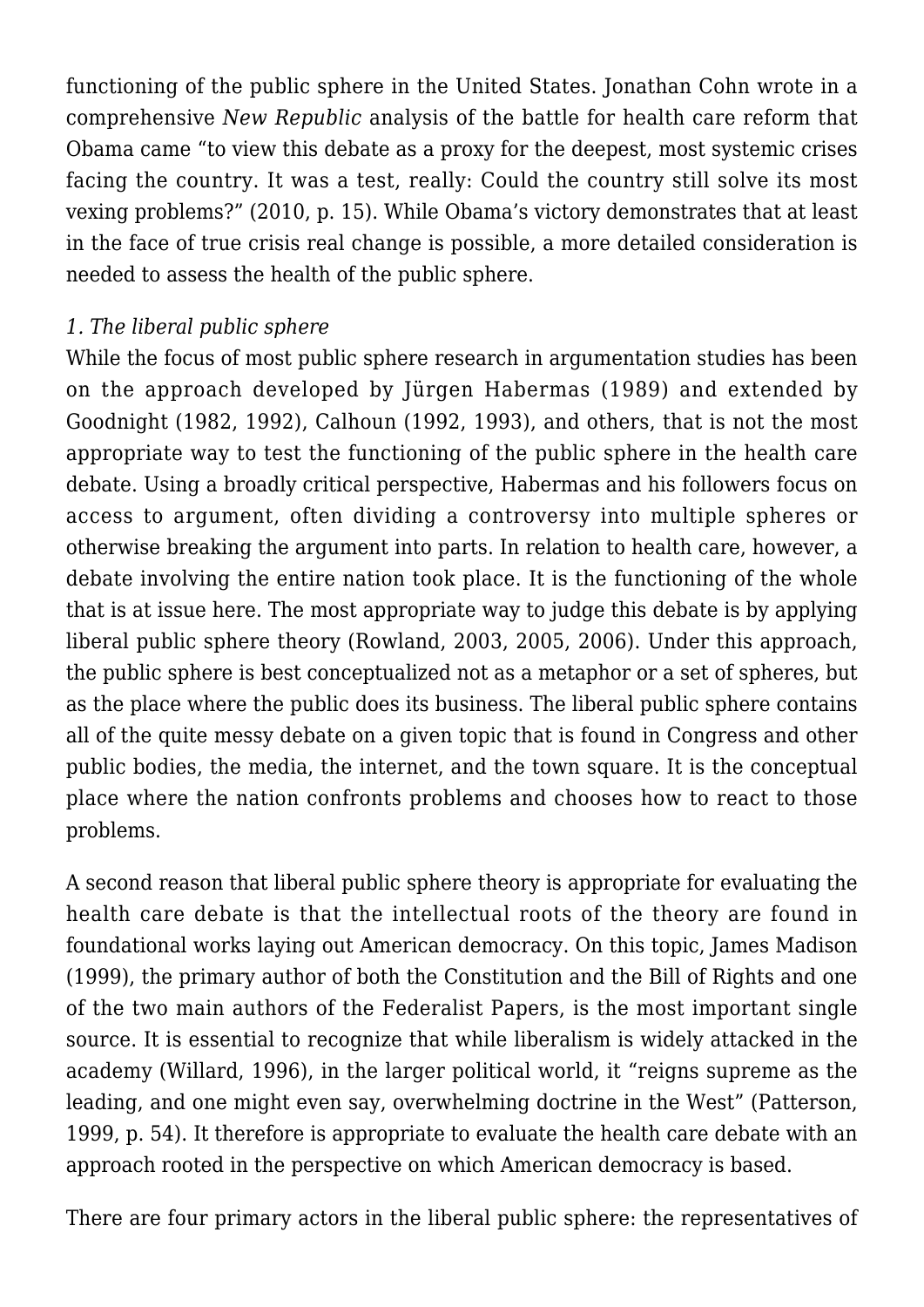the public, the public, the expert community, and the media. Each of these actors plays a crucial role in the functioning of the public sphere. The representatives of the public are decision makers in the legislative, executive, and all other government agencies. For the public sphere to function effectively, they must represent the views of various groups in society and authentically state their understanding of the facts of the controversy. If all views are not presented, a vital perspective may be ignored, resulting in policy that does not represent the entire community. But if the views are inauthentic, presented not as a genuine argument based on the best information available, but instead based only on political or ideological concerns, bad policy may result because of the failure to consider the best data. It is now widely believed that the decision to invade Iraq in 2003 represents such a case.

The role of the public is to pay attention to the debate and gather enough information to make a sensible judgment. In many cases, members of the public also may participate directly in the controversy by attending demonstrations, writing letters to the editor or blogs, or other means. While such participation aids the functioning of the public sphere by ensuring that multiple voices are represented, the key role of the public is to evaluate how well their representatives carry out their responsibilities.

The expert community serves the crucial role of providing information from the technical sphere that is relevant to the debate. While Goodnight (1982), Fisher (1984), and others have decried expert domination of public debate, a certain level of reliance on experts is inevitable. In relation to health care, for example, there is considerable debate on the amount of waste in the American system (Fairfield, 2010, p. BU7). This is a crucial issue because if there is significant waste there may be ways of reforming the system without dramatically increasing cost. On this issue, reliance on experts is essential. Ordinary citizens simply lack the knowledge base to judge whether medical care was necessary or wasteful in any given case.

The final actor in the liberal public sphere is the media. Their job is to provide the public with access to the views of the expert community and all sides in the debate. The media also serve a crucial function of testing the arguments of competing actors in the dispute. Most ordinary citizens lack the time or expertise to search out all sides in a given debate. The essential role of the media is to condense the debate for the public and also test the quality of the arguments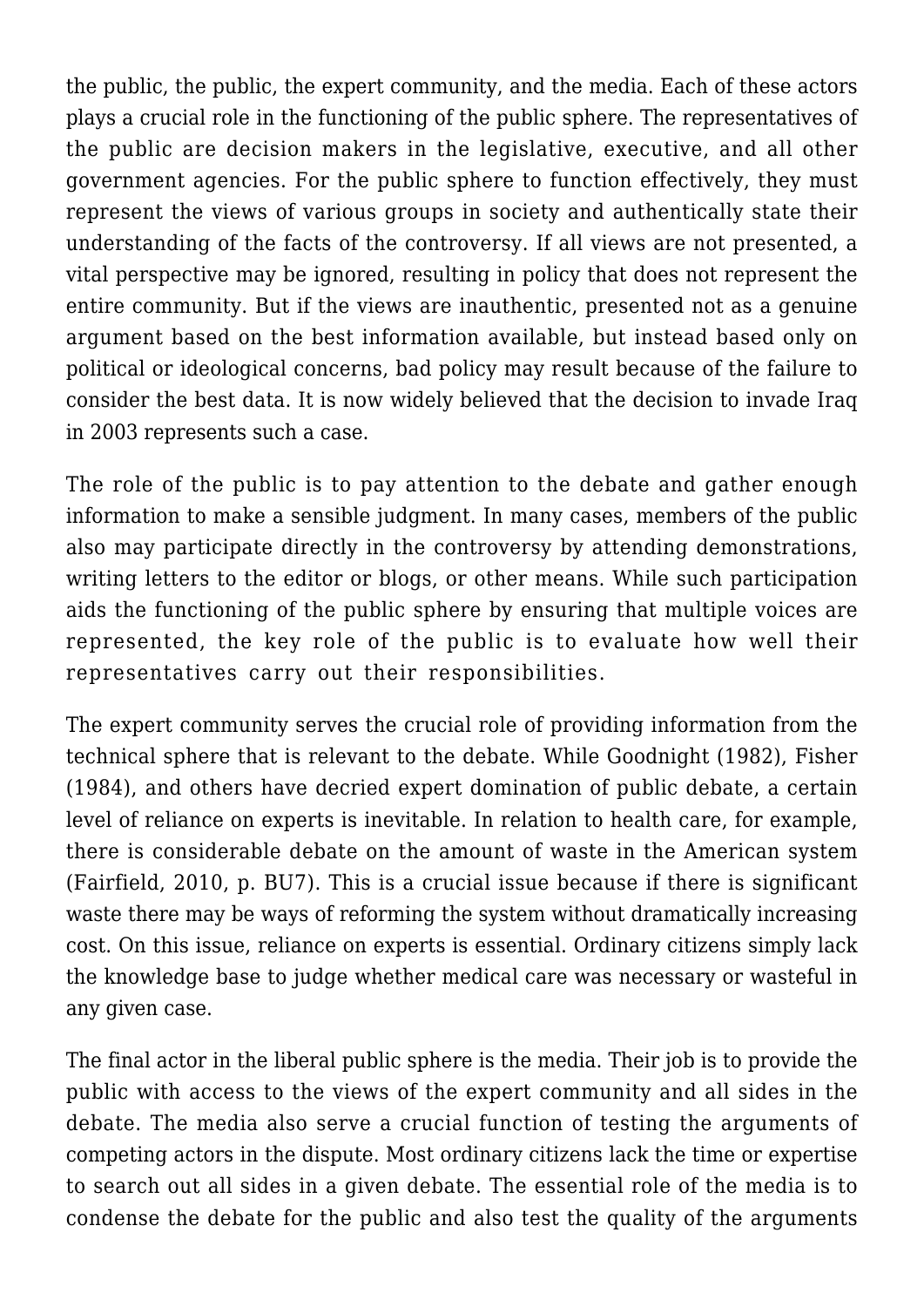made in that debate.

It should be clear that the liberal public sphere serves two primary functions. First, it is the place where issues of public controversy are resolved through the democratic process. In a healthy public sphere, all of the primary actors present their views and the public acting through their representatives decides. But simple representation is not the only goal of the public sphere. The second goal is to produce policies that are in some sense sensible. In Federalist Number 37, Madison wrote of the importance of "combining the requisite stability and energy in government with the inviolable attention due to liberty, and to the republican form" (1999, p. 196). Here, he was concerned with product as well as process, a point that he also emphasized in the preamble of the Constitution when he justified the new form of government as designed "in Order to form a more perfect Union, establish Justice, insure domestic Tranquility, provide for the common defence, promote the general Welfare, and secure the Blessings of Liberty."

Writing at the birth of the American experiment with representative democracy, Madison recognized two primary threats to the liberal public sphere: the power of special interests and the danger of irrationality. In what is clearly the most important essay developing American liberal political theory, Federalist Number 10, he argued that problems of "unsteadiness and injustice" in government were often caused by a "factious spirit" that "tainted our public administration" (1999, pp. 160, 161). For Madison, a faction was "a number of citizens" "united and actuated by some common impulse of passion, or of interest, adverse to the rights of other citizens" (1999, p. 161). Why were factions so dangerous? The answer is that they did not base their political principles in rational deliberation, but in "some common impulse," such as an ideology or in self-interest. The problem of faction or what we now call special interest domination was especially significant because of the danger of irrational decision making. Madison implicitly noted this problem in Federalist Number 37, when he observed that "public measures are rarely investigated with that spirit of moderation which is essential to a just estimate of their real tendency to advance or obstruct the public good" (1999, p. 194). According to Matthews, Madison believed that "individual and collective tendencies toward the irrational were . . . multifaceted and powerful" (1995, p. 23).

Madison feared that special interests might undermine democracy by taking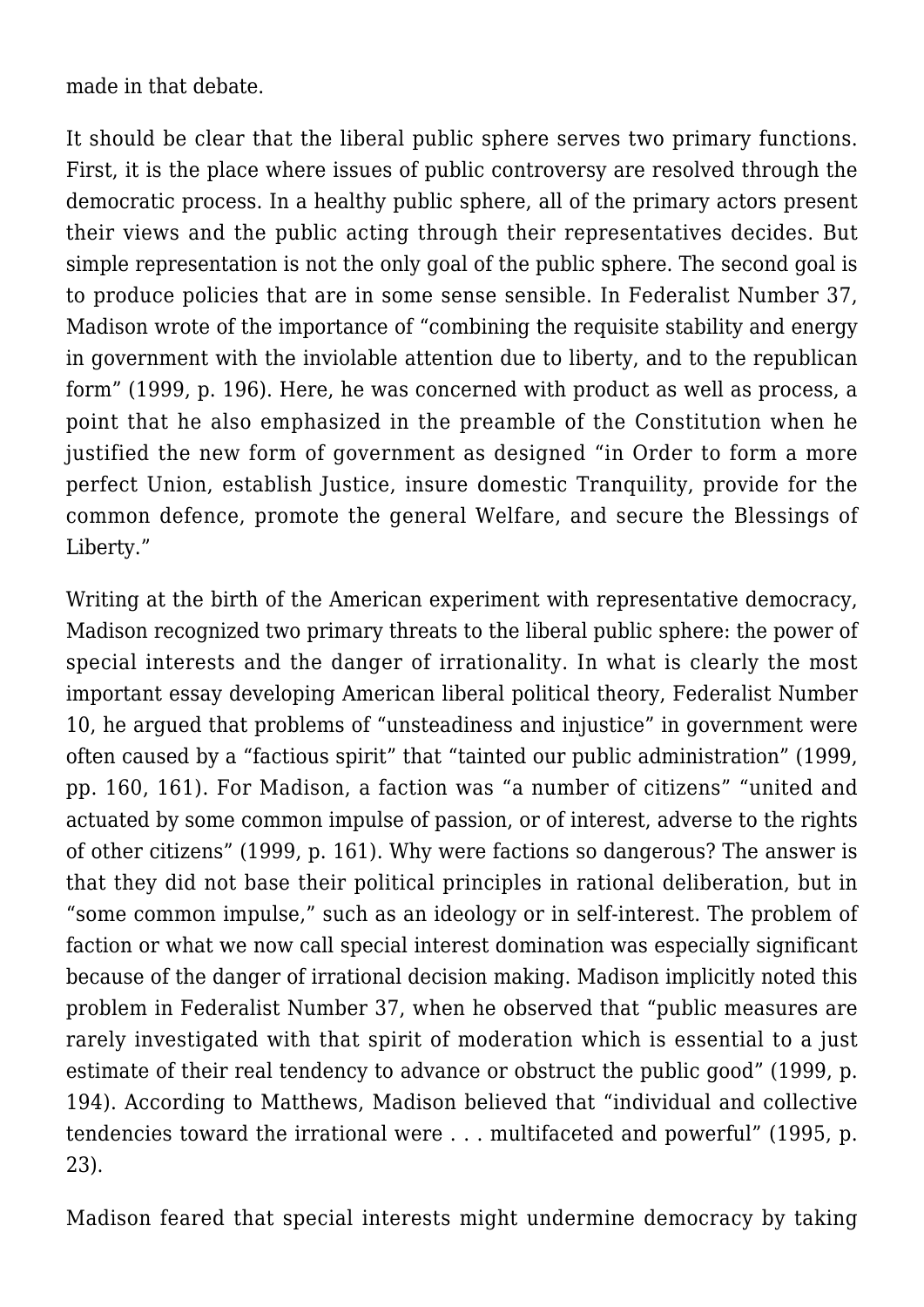advantage of public lack of knowledge and irrationality. And yet, he also believed that a political system that encouraged clash among competing perspectives in open debate was the best means of making good policy choices. His comment in Federalist Number 41 that "A bad cause seldom fails to betray itself" (1999, p. 230) is illustrative of his faith in reason tested through controversy. Madison was not naïve. He recognized the risk that "counterfeit" (1999, p. 501) public opinion could overwhelm the capacity of the system to make sensible policy choices. But he also believed that the only answer to this danger was still more public discussion and debate, a viewpoint based in his belief that "over the long run . . . cool and calculated rational argument would win out over passion and hyperbole" (Mathews, 1995, p. 144). His faith in the power of reason tested through controversy was obvious when he expressed his hope that we could "erect of the whole, one paramount Empire of reason" (1999, p. 500).

Liberal public sphere theory provides a means of assessing how close we have come to that "Empire of reason." A controversy can be evaluated based on criteria (Rowland, 2003, 2005, 2006) tied to the purposes of the public sphere by considering the following questions:

(1) Were the views of all of the relevant stakeholders represented in the debate?

(2) Was the debate shaped by informed expert opinion? This question is especially relevant on issues where there is consensus.

(3) Did the media report the dispute in a way that informed the public on the issue?

(4) Did the public as a whole gather adequate information to assess the debate?

(5) Did the better arguments in some sense win out in the end? In many cases, there may be no principled way to make this judgment, but in other cases, such as on global warming, there may be a wide consensus that action is needed. In such a case, a failure to act can only be seen as a failure of the liberal public sphere.

Based on these standards, a principled evaluation of how well the liberal public sphere functioned in the health care debate can be made.

## *2. The health care debate*

Despite the overwhelming rationale for reform, the Obama administration recognized that passing reform would be extraordinarily difficult. Enacting legislation requires passage in the House of Representatives with a simple majority and in the Senate with sixty votes to overcome a filibuster. With Democrats controlling sixty votes in the Senate, Obama needed either every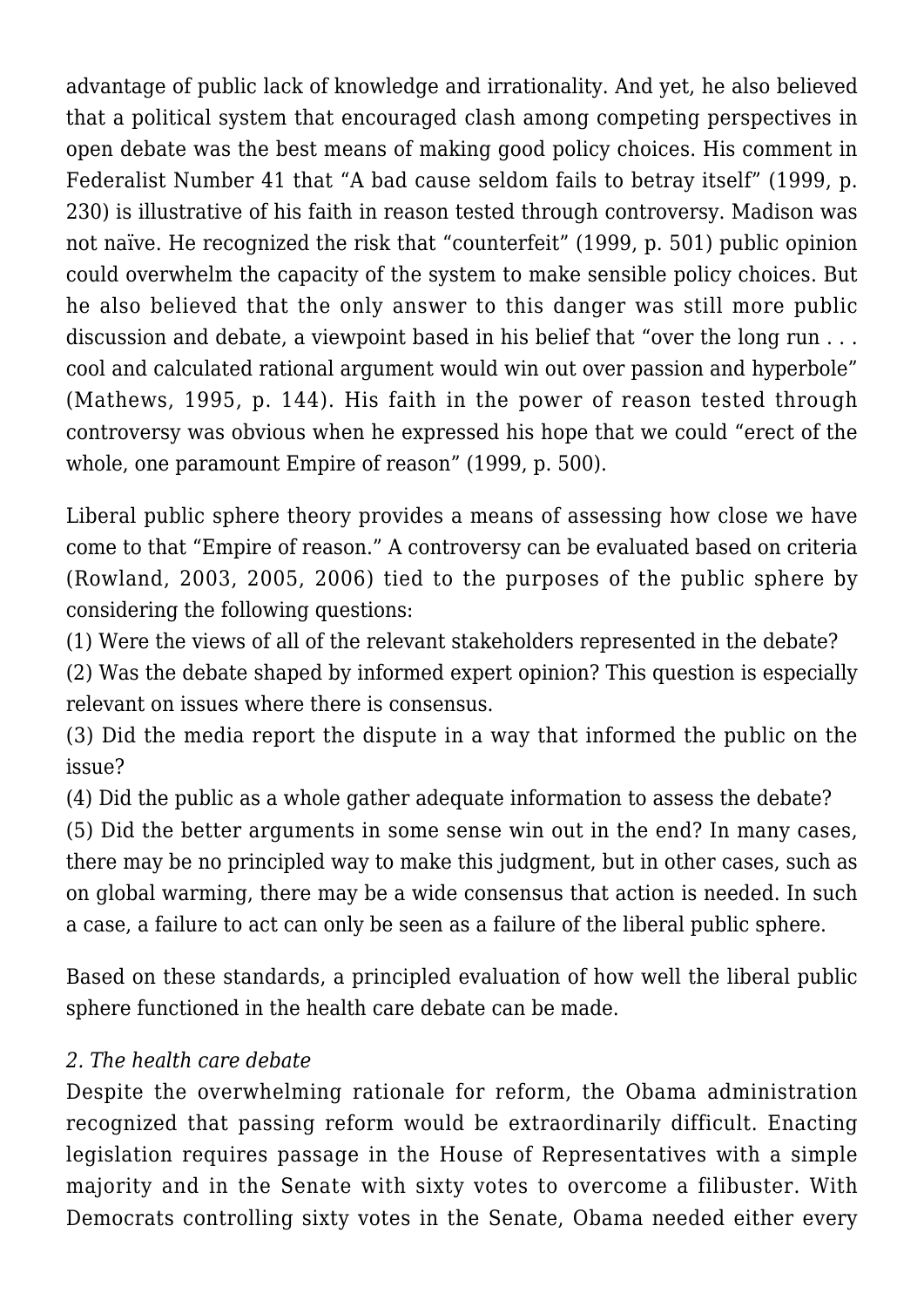Democrat and both Independents or some token Republican support (Cohn, 2010, p.18). Given unremitting Republican opposition, he knew that getting this support would be quite hard.

Throughout the debate, advocates of reform focused on three primary points. They noted that the present system failed to provide high quality care to the uninsured and the under-insured and argued that without insurance reform almost any American could suddenly lose their coverage. Second, they claimed that costs were too high both for ordinary people and for the government. Finally, they argued that reform could address both the lack of coverage and the cost problem and improve the quality of care. Although there were a number of different proposals considered, the administration and leaders in Congress quickly fixed on the combination of an individual mandate that required all Americans to have coverage, insurance reform, and subsidies for the poor and middle-class to guarantee access to coverage. The intellectual roots of these ideas were on the right not the left. In fact, the core of the reform package could be traced to conservative proposals dating to the Nixon and first Bush administration (Alonso-Zaldivar, 2010, p. 5A; Krugman, 2009b, p. A17) and was quite similar to what Massachusetts had enacted under the leadership of Republican Governor Mitt Romney (Krugman, 2009a, p. A21).

The reform process was long and involved. Three different committees worked on the legislation in the House and two more in the Senate. In this period, the White House negotiated with stakeholder groups including consumers, doctors, hospital groups, insurance associations, and drug manufacturers in the hopes of building support for reform (Cohn, 2010, pp. 18-20). Although Obama was later criticized for not being involved in shaping the legislation (Dionne, 2009), retrospective analyses (Cohn, 2010) make it clear that the administration was involved from the beginning.

In the campaign, Obama played two primary roles: educator and cheerleader. On most occasions, he focused on educating the public. For example, in the summer of 2009 he went "on a public relations offensive to persuade Americans that overhauling the nation's health care system will benefit not only those who lack insurance, but also those who have it." He also tried "to tamp down some of the anger and unsubstantiated rumors," explaining that his goal was to produce a discussion "'where we lower our voices, listen to one another and talk about differences that really exist'" (Stolberg, 2010, p. A14). This effort was continued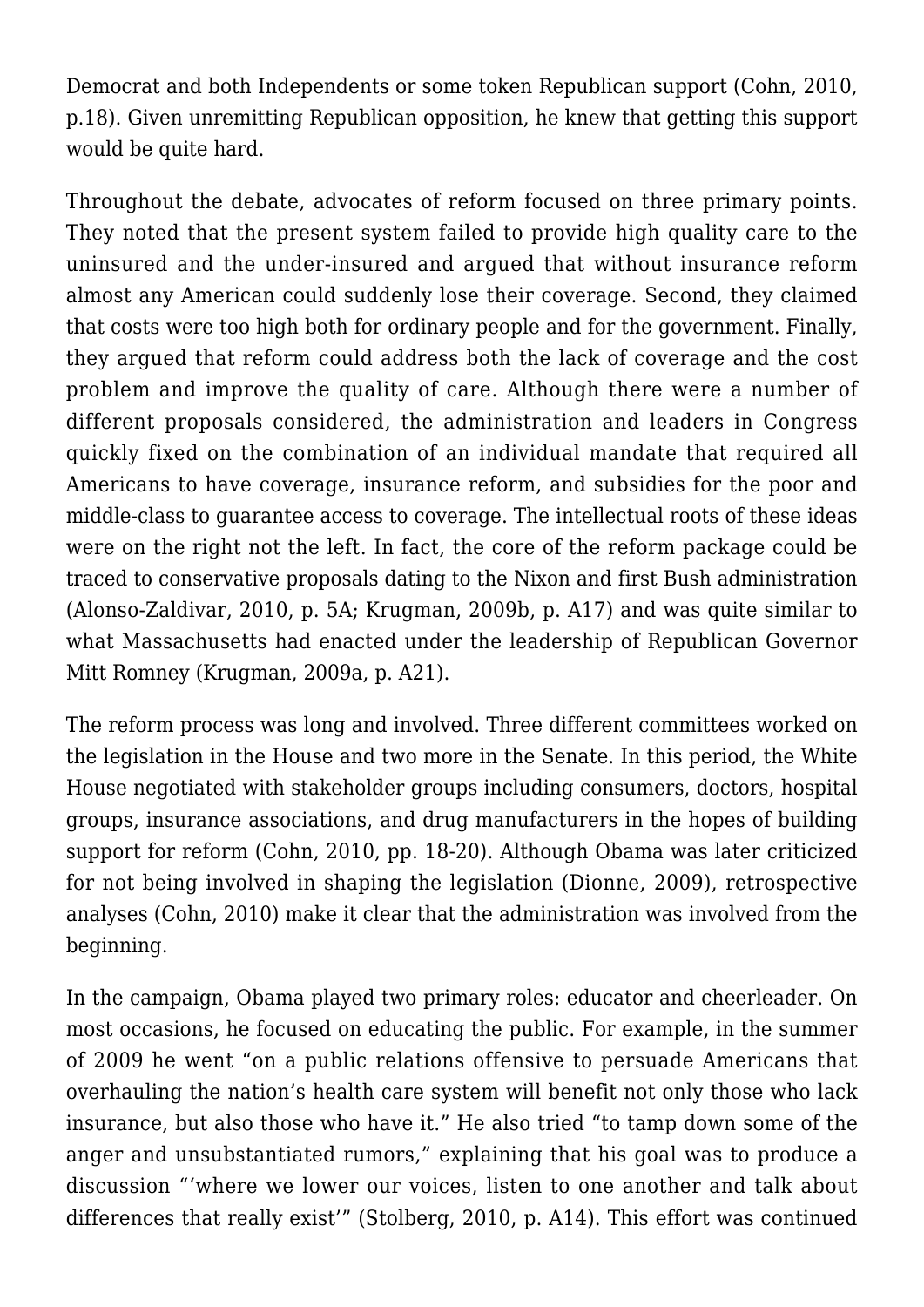in a number of speeches and town hall meetings, including a radio address on August 22, 2009, where he denied the charge that the legislation would result in a "government run" medical system (Obama, 2009a). In addition, the administration responded to attacks with fact sheets and other information on the White House website and on the website of the group "Organizing for America" ("Reality Check," 2009; "Setting the Record Straight," 2009). Obama also used a widely praised speech to a joint session of Congress ("President Obama," 2009, p. A28; "An on-target," 2009, p. A20; Brooks, 2009, p. A21) to both make a positive case for reform and answer objections (Obama, 2009b).

Throughout the effort, Obama was attacked for coming "across. . . as a dry technocrat" and urged to "make the moral case for reform" (Krugman, 2009c, p. A27). Charles M. Blow criticized Obama for speaking "in thesis statements," adding that the president "sometimes seems constitutionally incapable of concision," an approach that in his view had not worked against "a campaign of confusion and fear composed of simple sound bites" (2009c, p. A15).

However, at various points of crisis in the process, Obama did make the moral case that his critics desired, acting in the role of cheerleader. This was evident when he faced wavering support among Democrats. In a meeting with Senate Democrats in early February, 2010, "the president's appearance took on the air of a pep rally . . . with stinging criticism of Republicans," but he also presented "a stern reminder," a "warning" to Democrats, "against retreating from their priorities" (Zeleny, 2010, p. A18). Similarly, before the final votes in Congress, he "struck a populist tone, setting up the health insurance industry as his main target" in order to pressure "wavering members of his party . . . not to give into political fears" (Cooper & Herszenhorn, 2010, p. A1).

Obama's strategy of educating first and then acting as a cheerleader reflected his faith that over time the liberal public sphere would work. Stolberg explained that Obama believed that "by listening carefully and appealing to reason he can bring people together to get results" (2010, p. A1). For most of the debate, it appeared that this approach would fail. At the end, however, even conservatives recognized that they had "underestimated" Obama who had been "tenacious" in making a case for reform (Gerson, 2010, p. A21). Obama took this approach because he knew that polling demonstrated that "opposition" was "linked to misunderstandings of health care reform" and "support for reform rises when poll respondents are read details" of the actual plan (Chait, 2009, p. 4).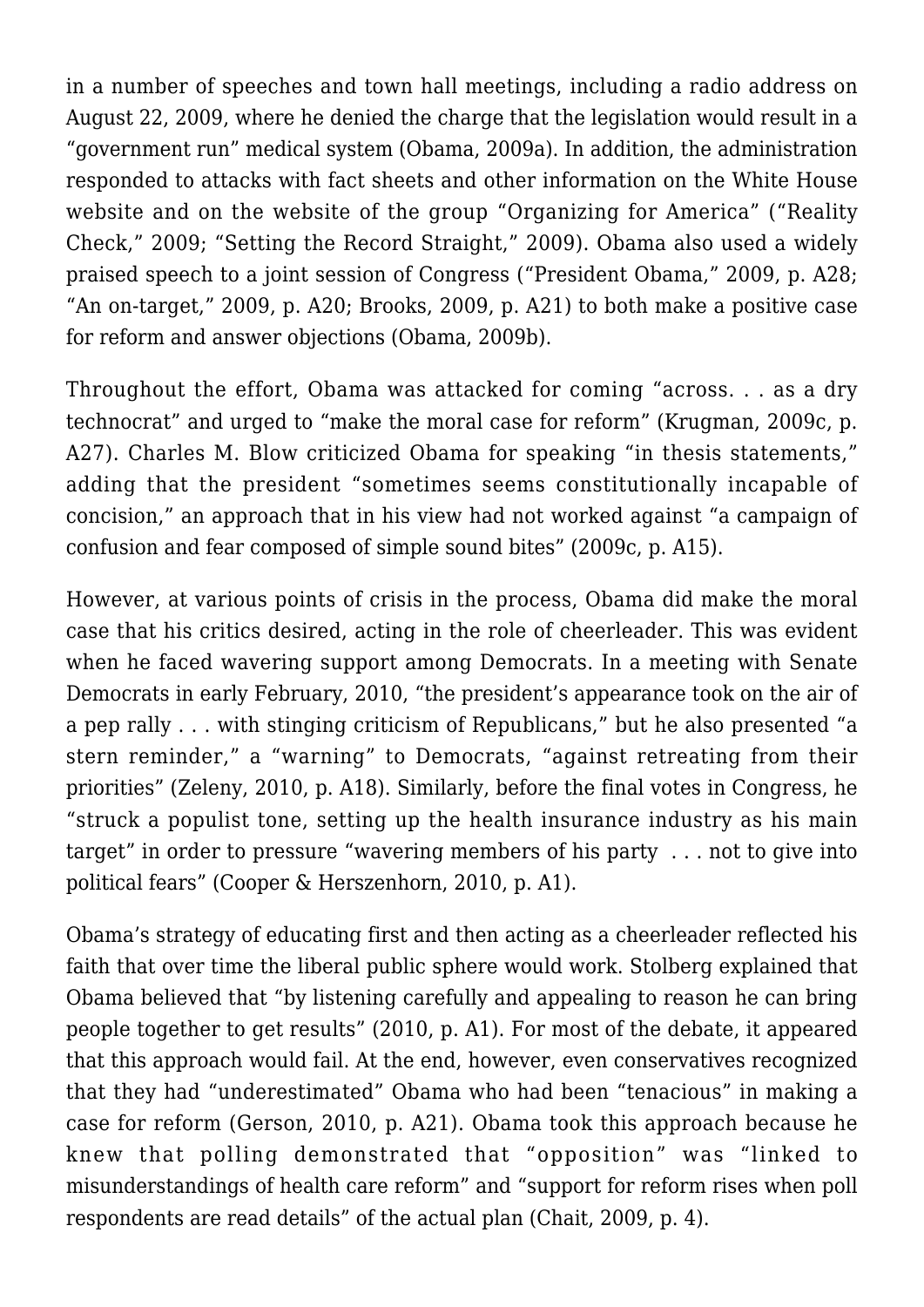In essence, there were two sets of conservative arguments against the proposed reform. Conservative policy intellectuals attacked the program as expensive, bureaucratic, not fiscally responsible, and likely to stifle innovation. Given the conservative intellectual roots of the proposal, however, some believed that a compromise could be reached (Dole, 2009, p. A20). While there was principled opposition to the proposal based on conservative small-government ideology, the dominant approach was an attempt to demonize the plan as a big-government takeover of the health care system. As part of the demonization effort, conservatives also tried to frighten seniors by claiming that the plan would produce major cuts in Medicare and in the memorable words of Sarah Palin create "death panels" that might deny care to the elderly and others (Goodman, 2009, p. 6B). From an argumentative perspective, the problem with the demonization effort was that it was largely untrue. The reform plan combined an individual mandate to purchase coverage with subsidies and insurance regulation. There was no take-over of the health care system and certainly no "death panels." Both claims had been debunked in "an avalanche of reports" (Ruttenberg & Calmes, 2009, p. A1). This led Joe Klein to conclude that "The irrational attacks on health-care reform show what the GOP has become: a party of nihilists" (2009, p. 16). Charles M. Blow said that conservatives were "cooking up scary, outlandish claims," and added that "the deceptions have worked" with "76 percent of Republicans" believing "that the health care plan will lead to a government takeover of the health care system" (Blow, 2009b, p. A15).

Although the various charges were discredited again and again, there is little doubt that conservatives succeeded in misinforming the people about the proposed legislation. On this point, it is notable that when conservative intellectual Jonah Goldberg responded to the attack that conservatives were misrepresenting the legislation, he ignored the substantive issues and focused on the fact that "Obama Care . . . has been tanking in the pool for weeks" (2009, p. A17). For Goldberg and other conservatives, success in persuading the people that the plan was a takeover of health care trumped the fact that the plan did no such thing. Sarah Palin implicitly admitted this point when she responded to critics who pointed out that the "death panel charge" was untrue by saying, "Establishment voices dismissed that phrase, but it rang true for many Americans" (Palin, 2009; Chait, 2009, p. 4). For Palin, facts didn't shape beliefs; rather beliefs shaped facts. Many opponents of reform had a similarly cynical worldview. Chait observed that "right-wing populism deems the existence of a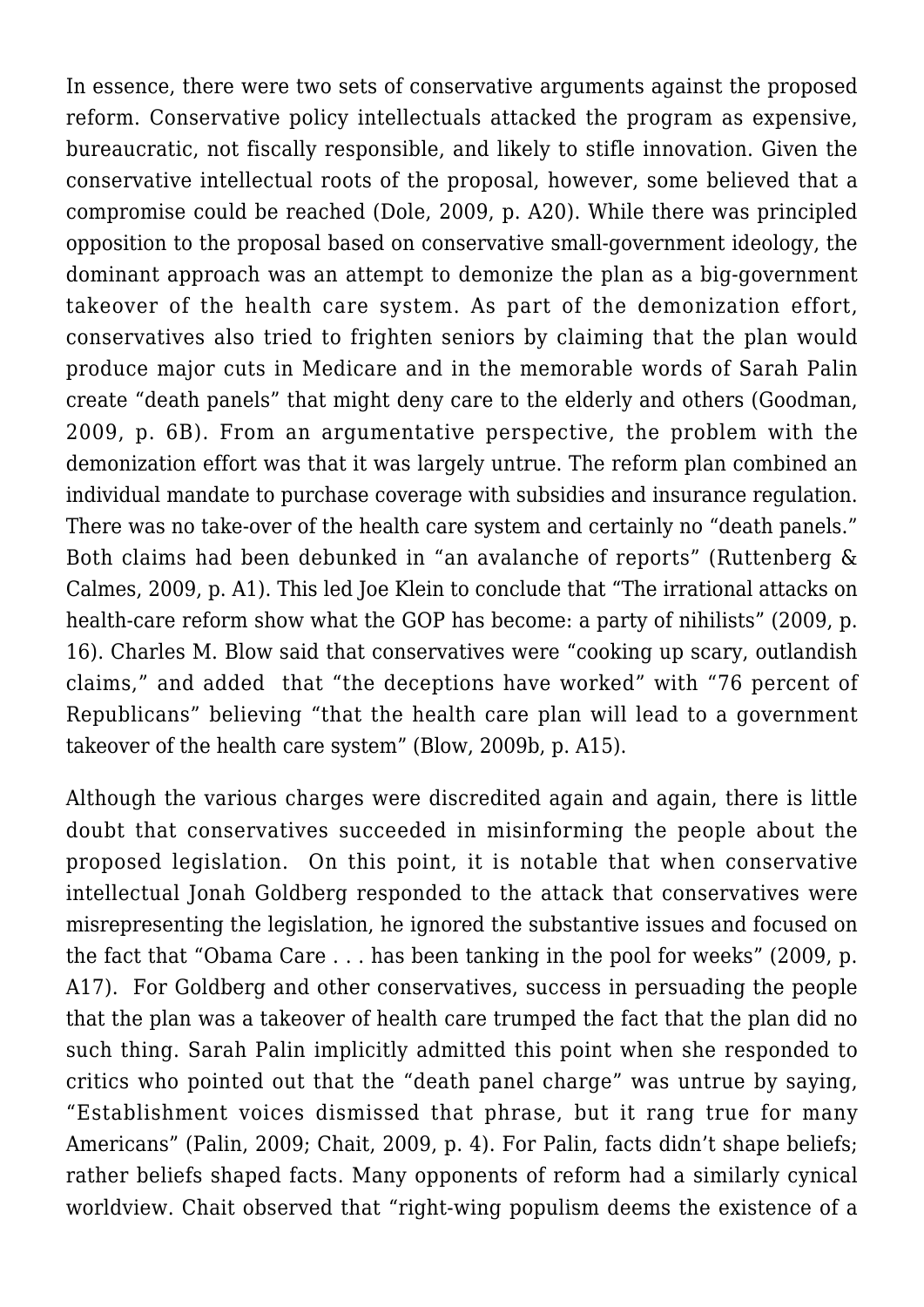widespread belief to be sufficient proof of its veracity" (2009, 4). The result was to shift "the terms of the debate, making it harder for legislators to focus on genuinely relevant issues" (Frank, 2010, p. BU5).

The debate went through several crises. Although Obama strongly supported crafting a bipartisan bill, total Republican opposition eventually forced Democrats to go it alone (Cohn, 2010, pp. 21-22). Drew noted that "Republicans had decided even before Obama was sworn in that they would use the rules to deny him success on every major issue. Such obduracy was without precedent in modern times" (2010, p. 50). This created a situation in which any Democratic senator could hold the bill hostage (Drew, 2010, p. 50). In this circumstance, it took considerable time for the reformers to resolve competing perspectives, but after significant political horse-trading, they eventually did so and the Senate passed a bill on Christmas Eve. At this point, it appeared that ultimate passage of health care reform was assured, but when unexpectedly a Republican won a special

election for what had been Edward Kennedy's Senate seat, taking away the  $60<sup>th</sup>$ vote that Democrats needed to pass a final version of the bill, many concluded that "health care reform was effectively dead" (Cohn, 2010, p. 24). They spoke too soon. While the election upset was initially interpreted as reflecting widespread public anger against health care reform, polling indicated that was not the case (Drew, 2010, p. 49; Washington Post, 2010).

In this situation, Obama and leaders in Congress continued to work toward passing a final bill. As part of this effort, the president led a campaign to educate the public and persuade Democrats in Congress that they should continue to fight for reform. On January 29, 2010, Obama answered questions for almost 90 minutes at a House Republican retreat, where he "gave long, confident and informed answers" that were later judged to be generally "accurate" (Baker & Hulse, 2010, p. A11; Herszenhorn, 2010, p. A11). While many critics advised him to "worry less about making arguments," he continued to have stubborn faith that people "'are going to gravitate towards the truth'" (Blow, 2010a, p. A19). Obama also held an all day health summit with leaders in Congress in which the President served "as moderator, M.C. and chief defender of Democratic policy prescriptions" (Stolberg & Pear, 2010, p. A1; Kaiser Health News, 2010a; Kaiser Health News, 2010b). Even some conservatives praised Obama for picking "out the core point in any comment," and "trying to get a result" (Brooks, 2010b, p. A23). Ultimately, the result was to lead many to conclude that if Republicans were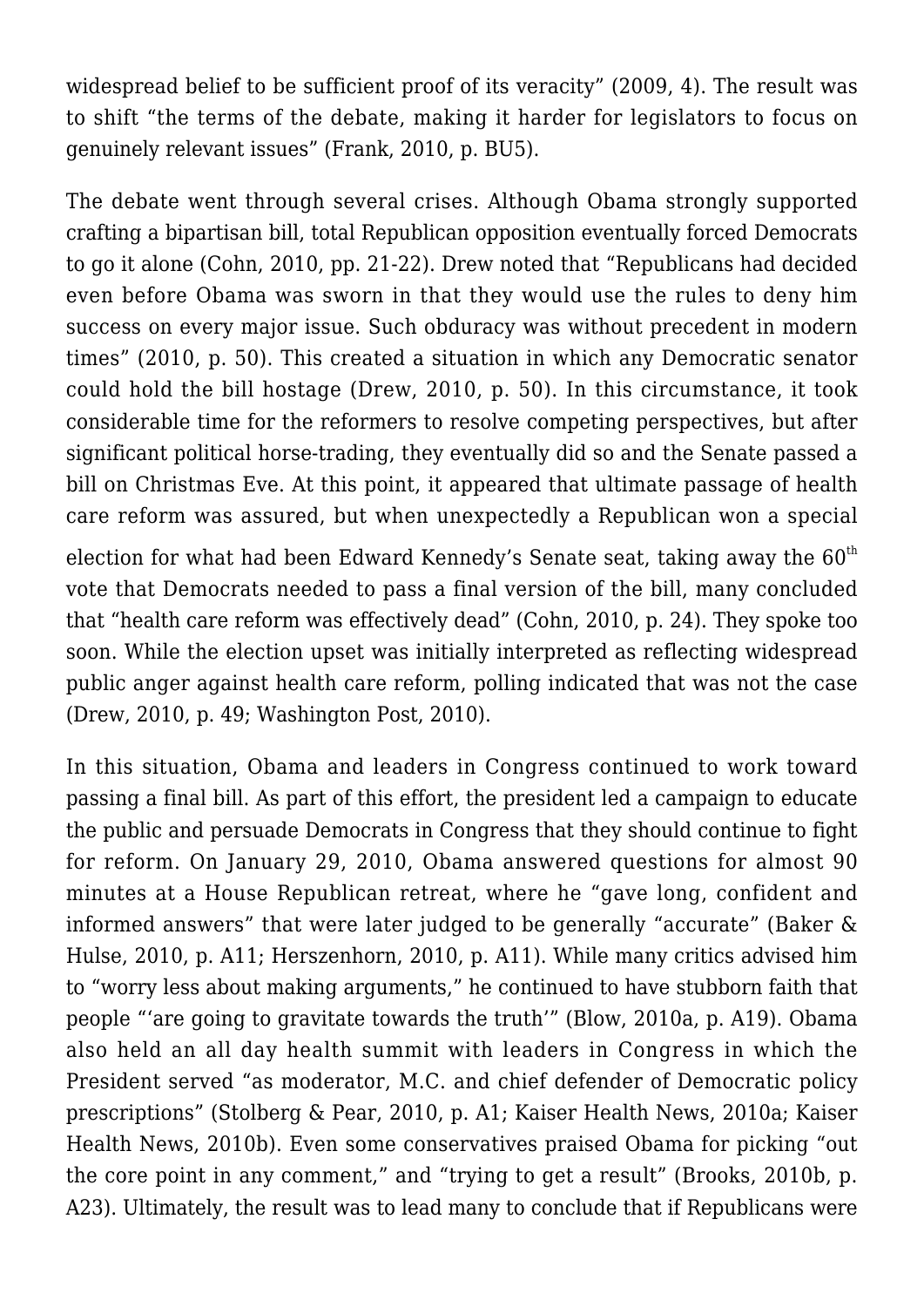unwilling to collaborate on reform Democrats should "take the necessary steps to bring a health bill to a vote" ("We Must," 2010, p. A10).

In the final push to pass legislation, the president focused on the impact that the current health care system was having on ordinary people and also strongly attacked the insurance industry for both denying care and raising rates to astronomical levels. He was aided by the news that one major California insurer planned to raise insurance rates by almost forty percent (Kristof, 2010, p. A21) and by the finding of the Congressional Budget Office, a non-partisan organization widely respected for its objectivity, that the reform plan would reduce the Federal budget deficit by over \$130 billion in the first ten years and over a trillion dollars in the second ten years (Krugman, 2010, p. A23). At this point, many of the opponents of the legislation seemed increasingly irrational. There were several incidents of bitter name calling, racist and homophobic remarks being made, wild charges and even death threats (Hulse, 2010, p. A16) that "moved the discourse well beyond rational debate into political hysteria" ("Finally, Health Reform," 2010, p. A10). Frank Rich argued that in order to find a precedent for the "overheated reaction," to "what used to be considered Republican ideas" one had to look back to the response to the 1964 Civil Rights Act (2010, p. WK10).

Despite the loss of Kennedy's seat in the Senate, Democrats could pass the legislation if the House could be convinced to vote for the same bill that had passed the Senate. Revision of the bill could be done in the Senate through a process called budget reconciliation that only required a simple majority. This happened, resulting in "the most sweeping piece of federal legislation since Medicare" (Leonhardt, 2010, p. A1). President Obama said on the night of final passage, "'This is what change looks like'" (Cohn, 2010, p. 25).

### *3. Assessment of the debate*

Using the criteria established earlier, it is possible to assess the functioning of the liberal public sphere in the debate about health reform. Initially, it is quite clear that there was ample debate on all of the significant issues involved in health care reform. At the same time, it is also clear that much of the discussion was in Madison's terms "counterfeit" debate. The legislation was portrayed "as socialism run rampant" and "as a government 'takeover," while in fact it was a "fairly modest set of fixes" (Robinson, 2010, p. B7).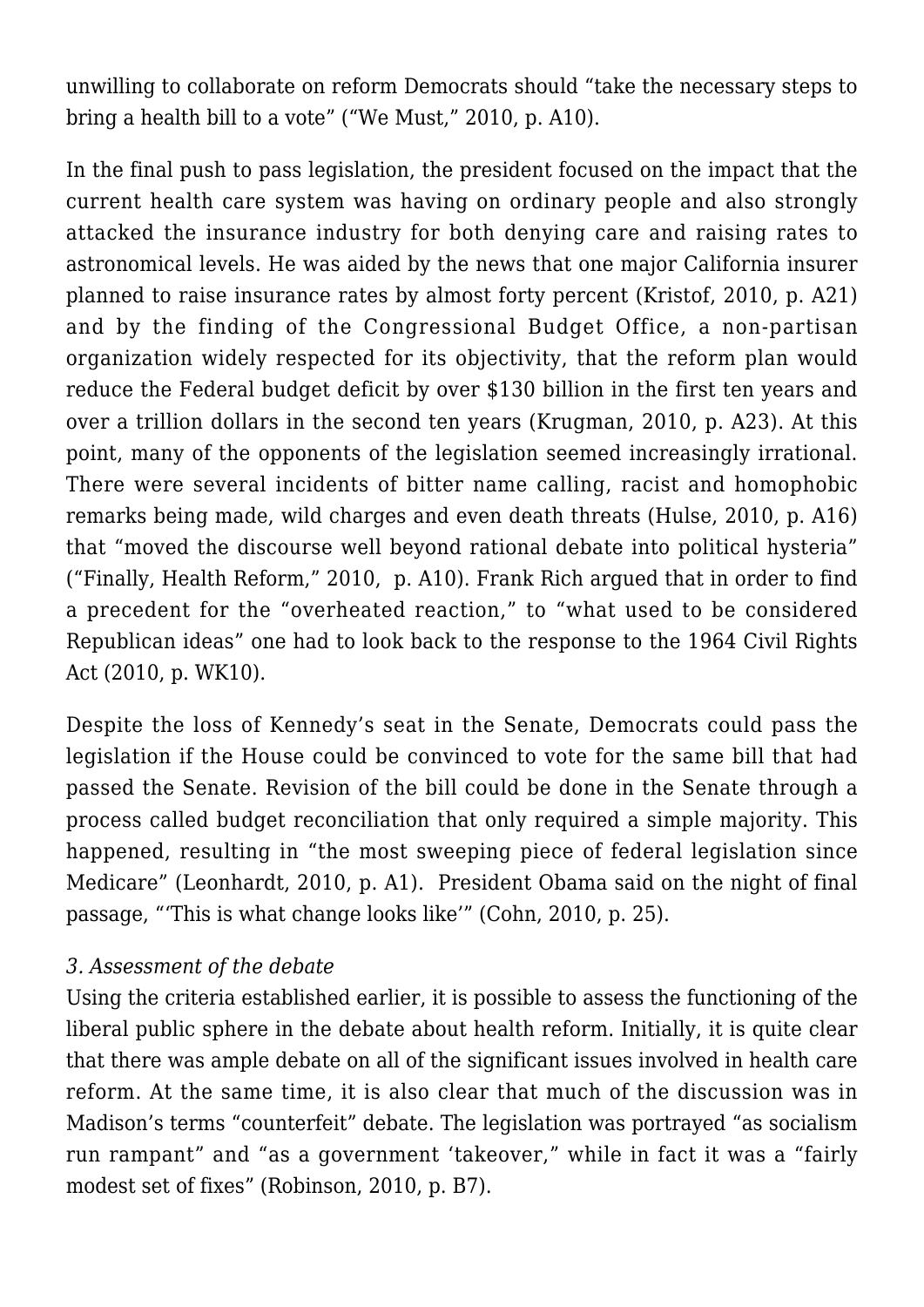Was the debate informed by appropriate expert opinion? Here, there is conflicting evidence. On the one hand, the media cited expert consensus to debunk charges made against health care reform. In the case of one widely circulated anti-reform memo, two important fact checking websites researched each of the claims in the memo and concluded that they were largely false and misleading ("Vetting Claims in a Memo," 2009, p. A16). The Congressional Budget Office also played a key role in the debate. The conclusion that the legislation would cut the budget deficit in both the short and long-term played a pivotal role in eventual passage of the legislation. At the same time that the expert community effectively commented on the legislation, it is also obvious that the expert consensus had a limited effect on public opinion. A substantial segment of the population continued to believe attacks on the bill that had been widely discredited, supporting Madison's fear about the irrationality of the mass public.

Did the media report adequately on the legislation? At one level, the media did quite a good job. There was immense coverage of the legislation. At the same time, the focus of much of this coverage was on politics, with much less emphasis on public policy. Drew observed that "The messiness and the anger of on Capitol Hill were the story," but "what was in the health care bill was not" (2010, p. 50). Still, there was enough policy coverage that major distortions about the legislation were uncovered. One review of the proposed legislation concluded that many of the allegations being made about health care reform have been based on misreading or misrepresentations" or simply "have no basis in the bill at all" (Bavley & Helling, 2009, p. A16).

The crux of the issue relates to the quite mixed data on whether the public gathered adequate information to make a reasoned judgment about the legislation. The unfortunate truth is that the public was terribly uninformed on many topics and frankly misinformed on others. First, it is important to recognize that public knowledge of the most basic facts relating to public policy is astonishingly low. For example, polling found that "only 1 person in 4" understood that "60 voters are needed in the senate to break a filibuster" (Blow, 2010b, p.A17). Second, the public was woefully uninformed about the details of the legislation. Karen Tumulty noted that "The more the public hears, the less it seems to understand" (2009, p. 26). A CBS poll found that "Just 42 percent said they had a good understanding of its likely impact" (2010).

In addition, a large segment of the public came to believe things that were not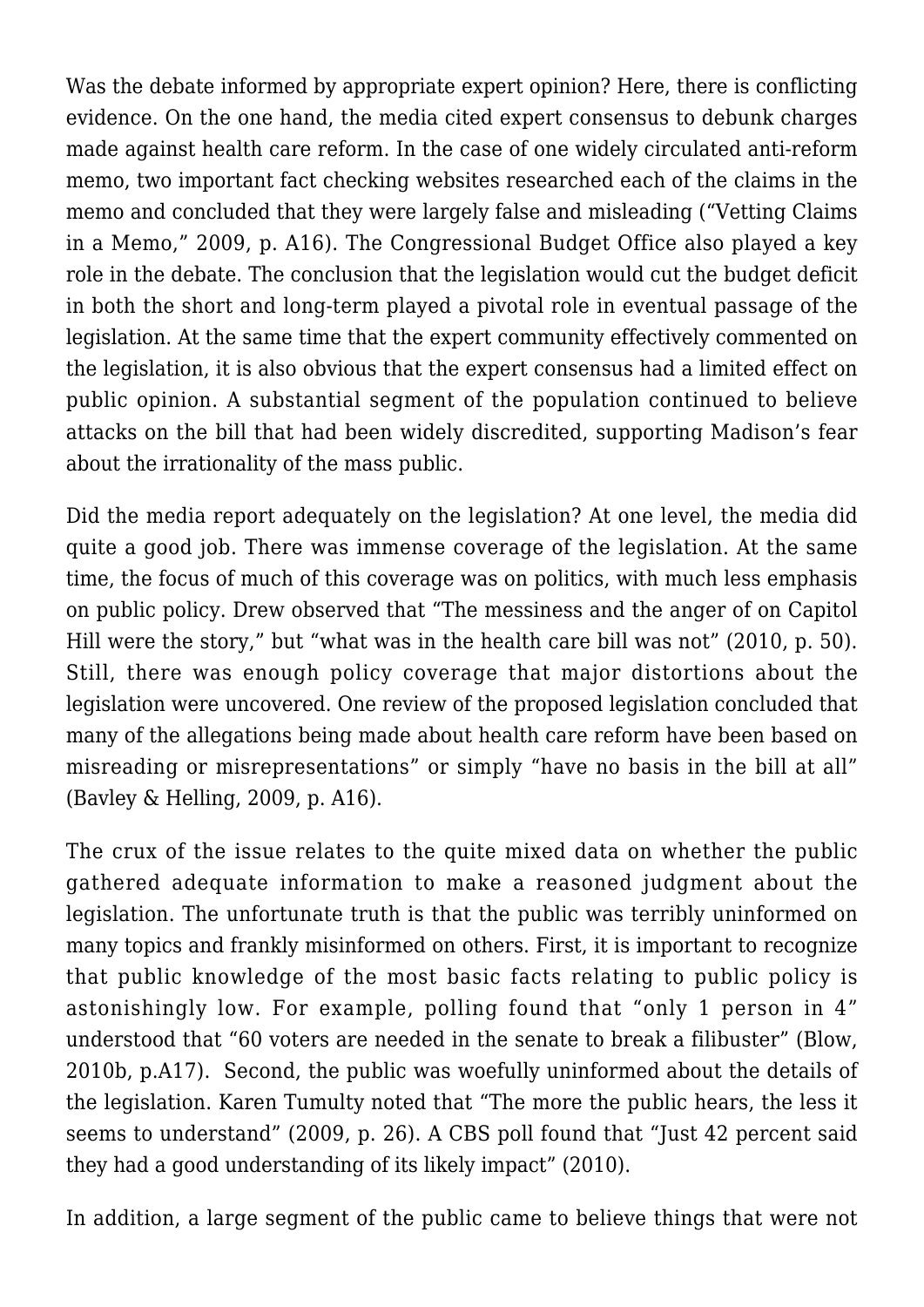true. Drew observed that "through repetition and lies, the Republicans were winning the propaganda debate" (2010, p. 51). On this point, *The New York Times* editorialized that "Republicans have scared many older Americans into believing that their medical treatment would suffer" under the reform, a claim that the *Times* rejected based on a careful review of the legislation ("Medicare Scare-Mongering," 2009, p. WK11). Charles Blow cited an Indiana University Poll that found that by mid-summer 2009, the "obviously false and widely discredited" attacks had shaped public opinion to the point that "most Americans now believe that if health care reforms pass, health care services will be rationed and taxpayers will be required to pay for abortions" (2009a, p. A17). In addition, strident attacks on the legislation combined with what David Brooks labeled "a corrosive cynicism about public action" to produce a number of angry protests, name calling and in a few cases threats of violence (2010a, p. A23).

At the same time, polling indicates that "Americans closely tracked the final stages of the long-running debate over health care reform" and that they were quite critical of the job the media had done in reporting the debate, with 75 percent saying the media had "done only a fair or poor job of explaining the details of the proposals" (Pew Research Center, 2010a). This would seem to indicate a desire for more coverage of policy, but it also may reflect the public's unwillingness to take steps to seek out material on the complex policy issues at stake.

By late summer 2009, the public had turned against the health care proposals with a majority disapproving of Obama's job performance on health care and a plurality opposing the legislation (Fram, 2009, p. 6A). Public opinion changed little until ultimate passage (Rasmussen, 2010). In May 2010, a Kaiser Foundation poll found that public opposition had lessened and that the gap between those with a favorable and unfavorable view of the legislation was only 3 percent net unfavorable (Kaiser Family Foundation, 2010b). While over the course of debate on health reform, public support lessened, polling also consistently found support for both the need for health reform and for many of the elements found in the reform package (Kaiser Family Foundation, 2010a, pp. 1, 5). These polls found especially strong support for the creation of an insurance exchange, expanding Medicaid, subsidies to assist people in buying coverage, insurance reform, and a public option. Each of these elements drew more than 50 percent of the sample stating that they made them more likely to support the proposal (Kaiser Family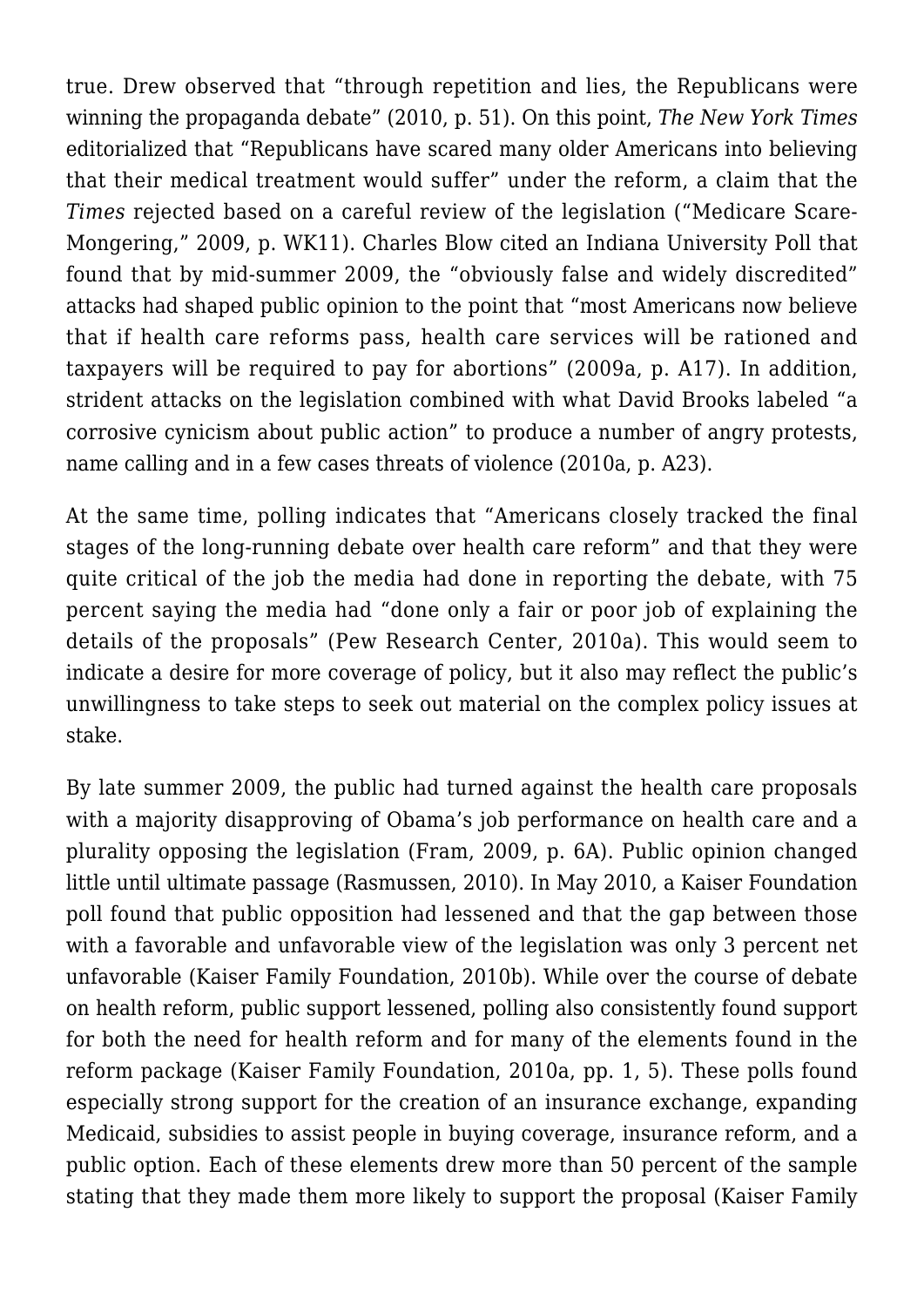Foundation, 2010a, p. 5). The elements of the legislation receiving the least support included the individual mandate, the almost \$900 billion cost of the program, the specification of a basic benefits package and the proposed tax on high-cost insurance plans. These results strongly suggest broad support for the overall outlines of the policy passed by Congress. They also indicate a fundamental immaturity on the part of the American people. The public favored those items that added to their coverage or made it easier to obtain, but opposed efforts to rein in cost or require people to purchase coverage, policies that were needed to make the program function. Polling also indicated that only 18 percent of the American people favored Congress leaving the present system as it is (Pew Research Center, 2010b,).

The public opinion information indicates that the public as a whole strongly favored reform as long they that reform didn't cost them much. The polling also indicates that much of the opposition to the legislation was based on misinformation. This suggests a basic problem in American democracy. On any issue that is complex, it is easier to scare the people about the dangers of change than it is to inform them about the benefits of that change. Madison and the other Founders were profoundly worried about the dangers of majority tyranny and as a consequence built a number of checks into the system that made legislation difficult. What Madison did not recognize was that the inability of the public to process complex policy disputes might threaten the capacity of the liberal public sphere to confront problems that threatened the nation's wellbeing. Given the inherent complexity involved in confronting global warming, nuclear proliferation, financial reform, and so forth, the results of the health care debate are not reassuring.

At the same time, American democracy is representative in nature and the failure to persuade a majority of the public to support a given piece of legislation does not necessarily indicate a failure in the liberal public sphere. President Obama and Democrats in Congress were able to generate enough support for reform in the 2008 election that they ultimately had the votes to pass comprehensive reform. Because of that success, the misinformation campaign that began in midsummer 2009 did not derail health care reform.

The final question – did the better argument in some sense win out? – may seem inherently partisan. Given the contested nature of the health care debate, it might seem that there is no way of answering the question in a principled fashion.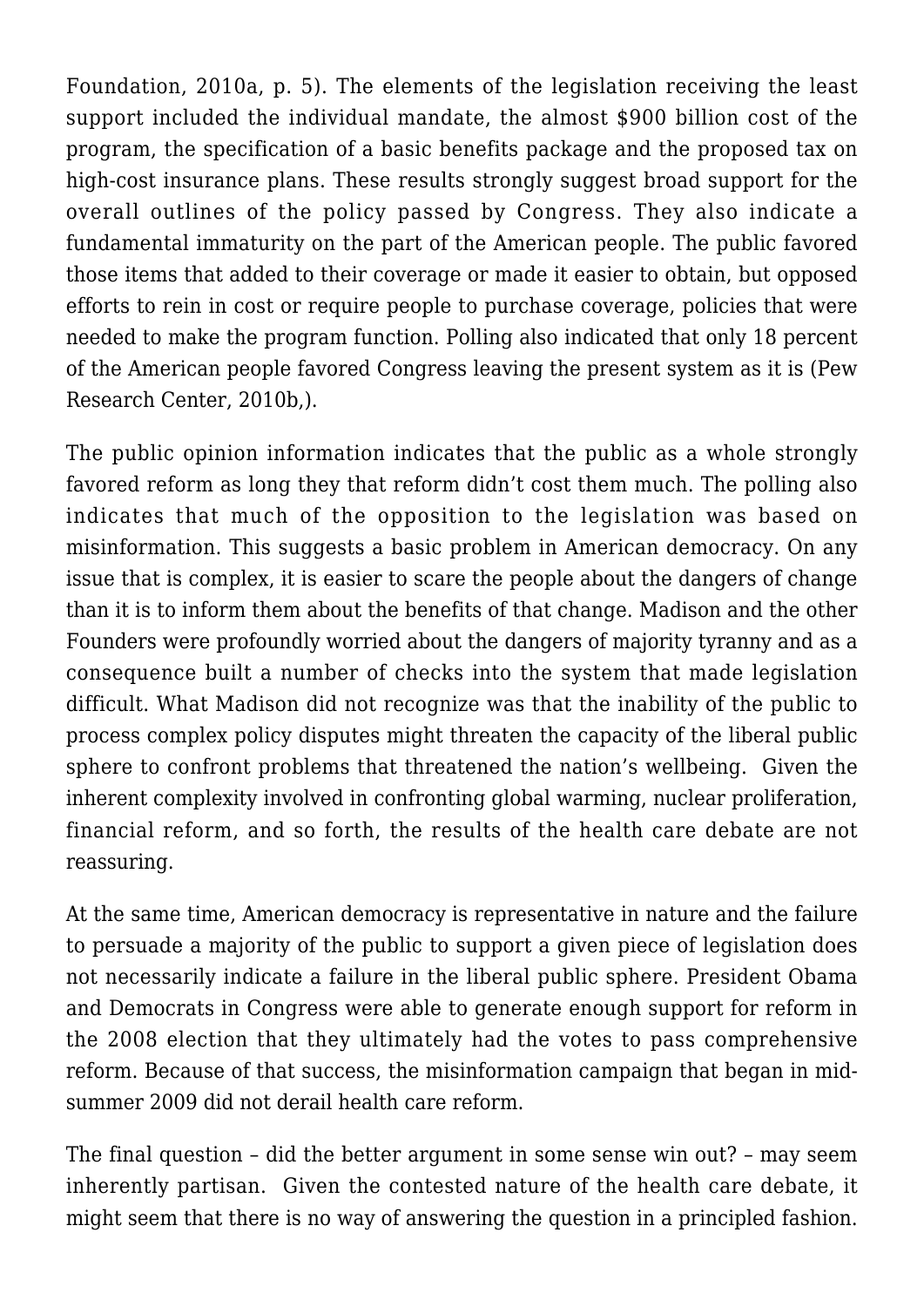At the same time, while the Obama health care plan remains a contested issue, on two points there is universal agreement. A health care system that cost 50

percent more than any other in the world and still didn't cover  $1/6<sup>th</sup>$  of the American people cannot be considered a well-designed system. The present system was unsustainable. Ultimately, what may have pushed reform over the finish line was that the failures in the present system left little option but reform. The opponents of reform persuaded a narrow majority that the Obama plan was dangerous, but overwhelmingly the American people still believed in reform. In that sense, the advocates of reform and the better argument won out and the Democrats in Congress carried out their responsibility to "represent" the American people by passing comprehensive legislation that according to Drew was "the greatest advance in health care coverage for Americans in decades, if not ever" (2010, p. 49).

#### *4. Conclusion*

In the health care debate, the liberal public sphere both failed and worked. Misinformation almost overwhelmed the debate at several points. The public showed little appetite for searching out the details of public policy and little ability to process complex arguments. It is telling that Obama was derided when he tried to calmly explain the rationale behind reform. Commentators clearly thought an effort to educate the people about the issues, an effort that implicitly treated them as citizens capable of rational deliberation, was naïve. In the end, a reform, the main elements of which the public favored, passed although a small plurality of the public opposed the legislation, in many cases because of misinformation about what was in it. Over time, support for the effort grew and by November 2010 a small majority favored the legislation (Thomma, 2010, p. All).

This result was by no means inevitable. Health reform had failed on several other occasions despite similarly strong arguments. The political skill of Democratic leaders in Congress and the administration, along with Democratic control of the House, Senate, and presidency undoubtedly played a role. At the same time, Obama's enlightenment commitment to reason also was clearly important. Obama believed that in the end the stronger position would win out if he remained committed to educating the people about the better arguments. Like Madison and Lincoln, he believed that sweet reason ultimately would be decisive. At many points in the debate, his faith in reason almost seemed quaint, but ultimately his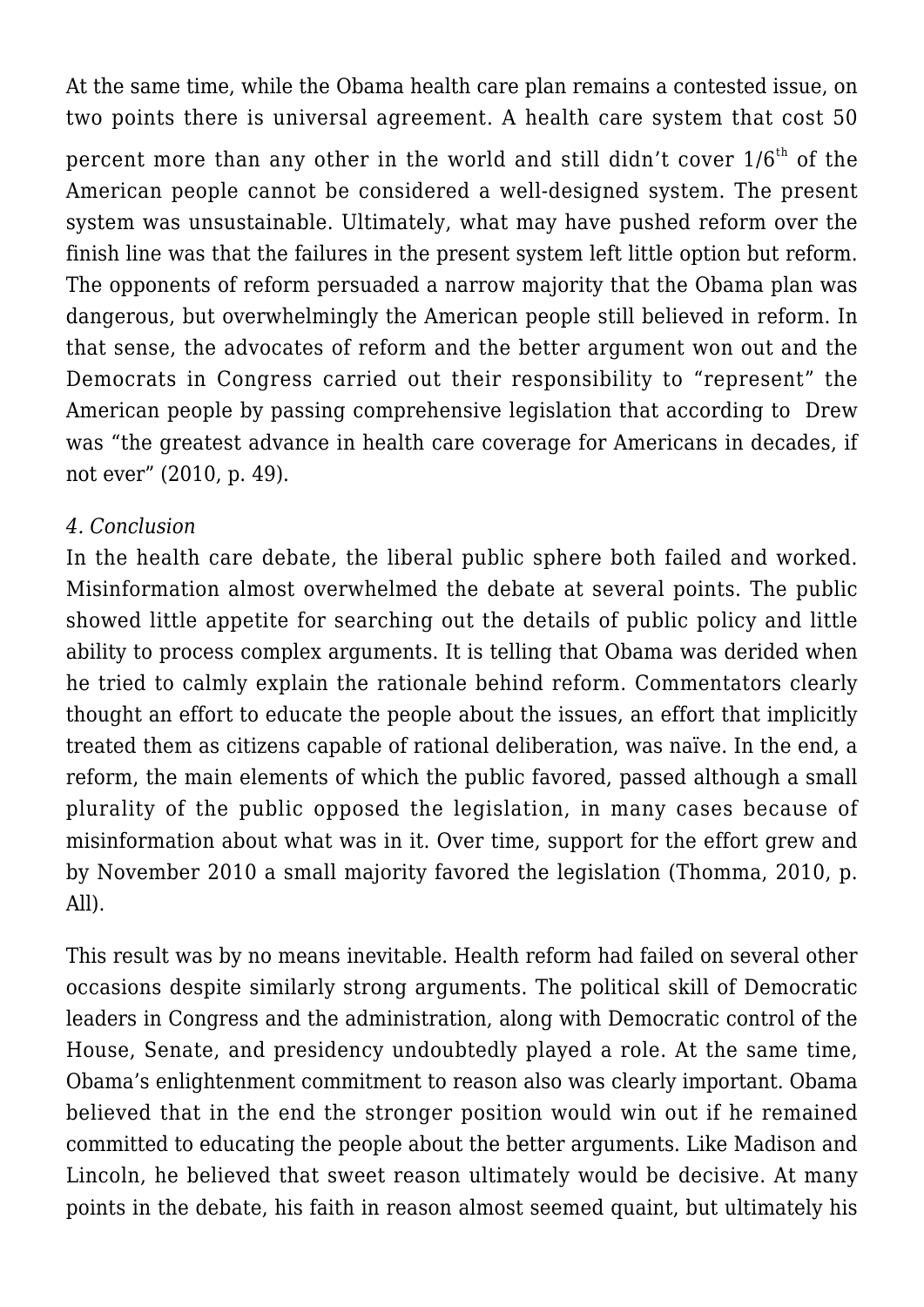faith was justified, if only barely. As he demonstrated in the end game in the meeting with House Republicans and in the health care summit, there is power in mastery of argument. Rod Dreher noted that "Traditional belief in the effectiveness of reason, however imperfectly realized, has long been a stabilizing force in our liberal democracy. If that faith is slipping into irrelevance, we are going to lose more than our minds" (2009, p. 8A). Perhaps the ultimate lesson of the fight for health care reform is that at least as enacted by President Obama, faith in public reason has not yet slipped into irrelevance.

### REFERENCES

Abelson, R. (2010, February 28). The cost of doing nothing. *The New York Times*, pp. WK1, WK8.

Alonso-Zaldivar, R. (2010, March 28). Health insurance requirement a Republican idea. *Lawrence Journal World (AP),* p. 5A.

An on-target appeal for better health care. (2009, September 10). *The Kansas City Star*, p. A20.

Baker, P. & Hulse, C. (2010, January 30). Off script, Obama and the G.O.P. vent politely. *The New York Times*, pp. A1, A11.

Bavley, A. & Helling, D. (2009, August 15). What's all the shouting really about? *The Kansas City Star*, pp. A1, A16.

Blow, C.M. (2009a, August 29). Imbalance of trust. *The New York Times*, p. A18. Blow, C.M. (2009b, August 22). Masters and slaves of deception. *The New York Times,* p*.* A15.

Blow, C.M. (2009c, September 5). The prince of dispassion. *The New York Times*, p. A15.

Blow, C.M. (2010a, February 15). Crucible of change. *The New York Times*, p. A19.

Blow, C.M. (2010b, January 30). Lost in translation. *The New York Times*, p. A17. Brooks, D. (2009, September 11). The dime standard. *The New York Times*, p. A21.

Brooks, D. (2010a, March 19). The broken society. *The New York Times*, p. A23.

Brooks, D. (2010b, February 26). Not as dull as expected! *The New York Times*, p. A23.

Calhoun, C. (ed.). (1992). *Habermas and the public sphere.* Cambridge: MIT Press.

Calhoun, C. (1993). Civil society and the public sphere. *Public Culture*, *5*, 267-280.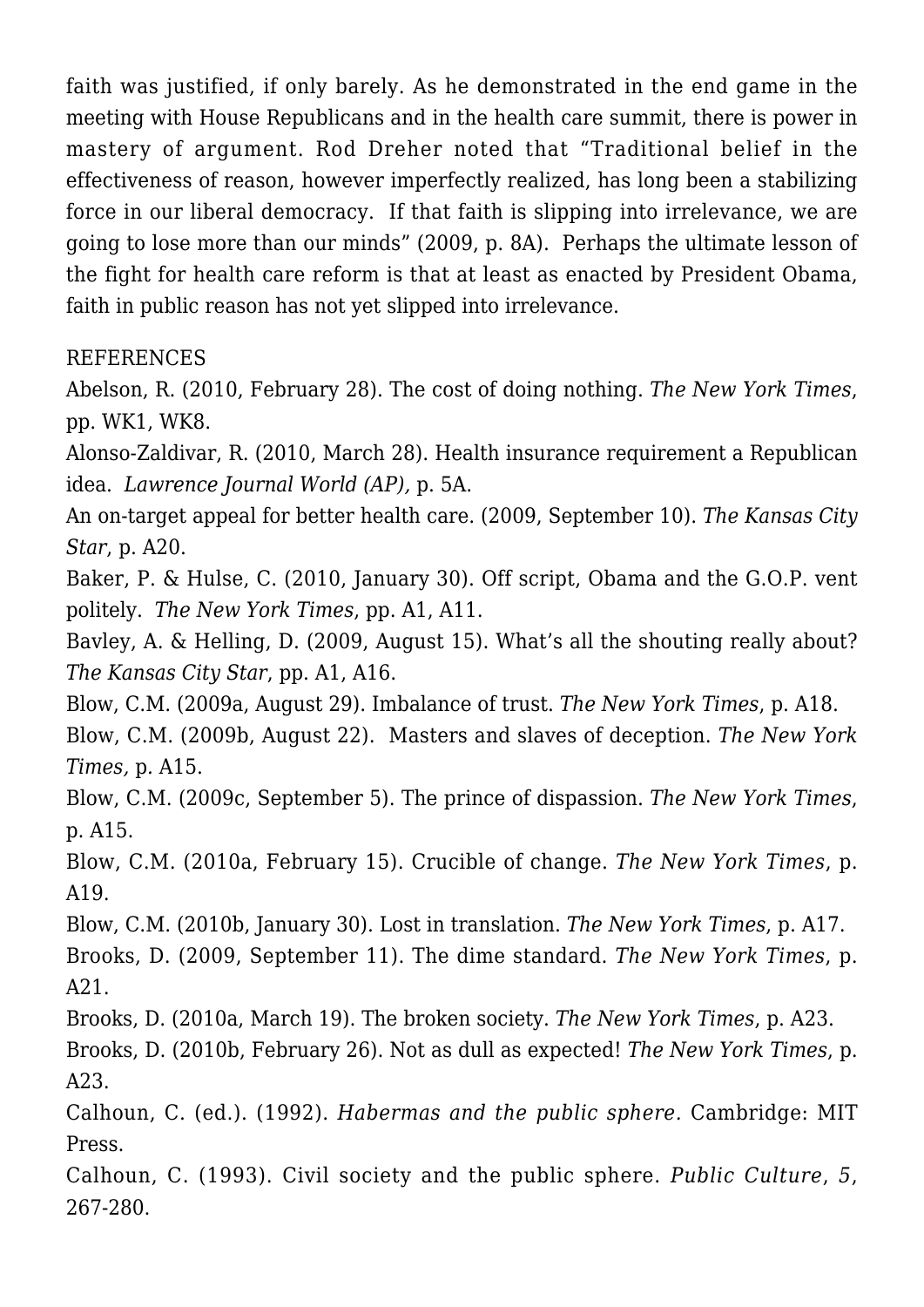CBS. (2010, March 22). Poll: Health care reform still confusing. http://www.cbsnews/com/stories/2010/03/22/politics/main6321735.shtml.

Chait, J. (2009, October 21). Pop fiction. *The New Republic*, 4.

Cohn, J. (2010, June 10). How they did it: The inside account of health care reform's triumph. *The New Republic,* 14-25.

Cooper, H. & Herszenhor, D.M. (2010, March 9). Obama turns up the volume in bid for his health measure. *The New York Times*, pp. A1, A16.

Deher, R. (2009, December 2). Has America lost its ability to reason? *Lawrence Journal World,* p. 8A*.* 

Dionne, E.J. (2009, August 30). How Obama can win on health care. http.truthdig.com/report/print/20090830\_how\_obama\_can\_win…

Dole, B. (2010, September 4). Obama must push own health plan. *The Kansas City Star*, p. A20.

Drew, E. (2010, March 11). Is there life in health care reform? *The New York Review of Books*, 49-52.

Fairfield, H. (2010, June 6). Health spending vs. results. *The New York Times*, p. BU7.

Finally, health reform. (2010, March 23). *The Kansas City Star*, p. A10.

Fisher, W.R. (1984). Narration as a human communication paradigm: The case of public moral argument. *Communication Monographs*, *51*, 1-22.

Fram, A. (2009, September 10). Obama's disapproval on health care up to 52 percent. *Lawrence Journal World (AP)*, p. 6A.

Frank, R. (20, May 30).The impact of the irrelevant. *The New York Times*, p. BU5. Gerson, M. (2010, March 26). President strong – but wrong – on health care. *The Kansas City Star*, p. A21.

Goodman, E. (2009, September 5). Senior fear campaign is a new low. *Lawrence Journal World*, p. 6B.

Goodnight, G.T. (1982). The personal, technical and public spheres of argument: A speculative inquiry into the art of public deliberation. *The Journal of the American Forensic Association*, *18*, 214-227.

Goodnight, G.T. (1992). Habermas, the public sphere and controversy. *International Journal of Public Opinion Research 4*, 243-255.

Habermas, J. (1989). *The structural transformation of the public sphere* (T. Burger and F. Lawrence, Trans). Cambridge: MIT Press.

Herszenhorn, D.M. (2010, January 30). Searching for some light amidst the heat. *The New York Times*, p. A11.

Hulse, C. (2010, March 25). After health vote, Democrats are threatened with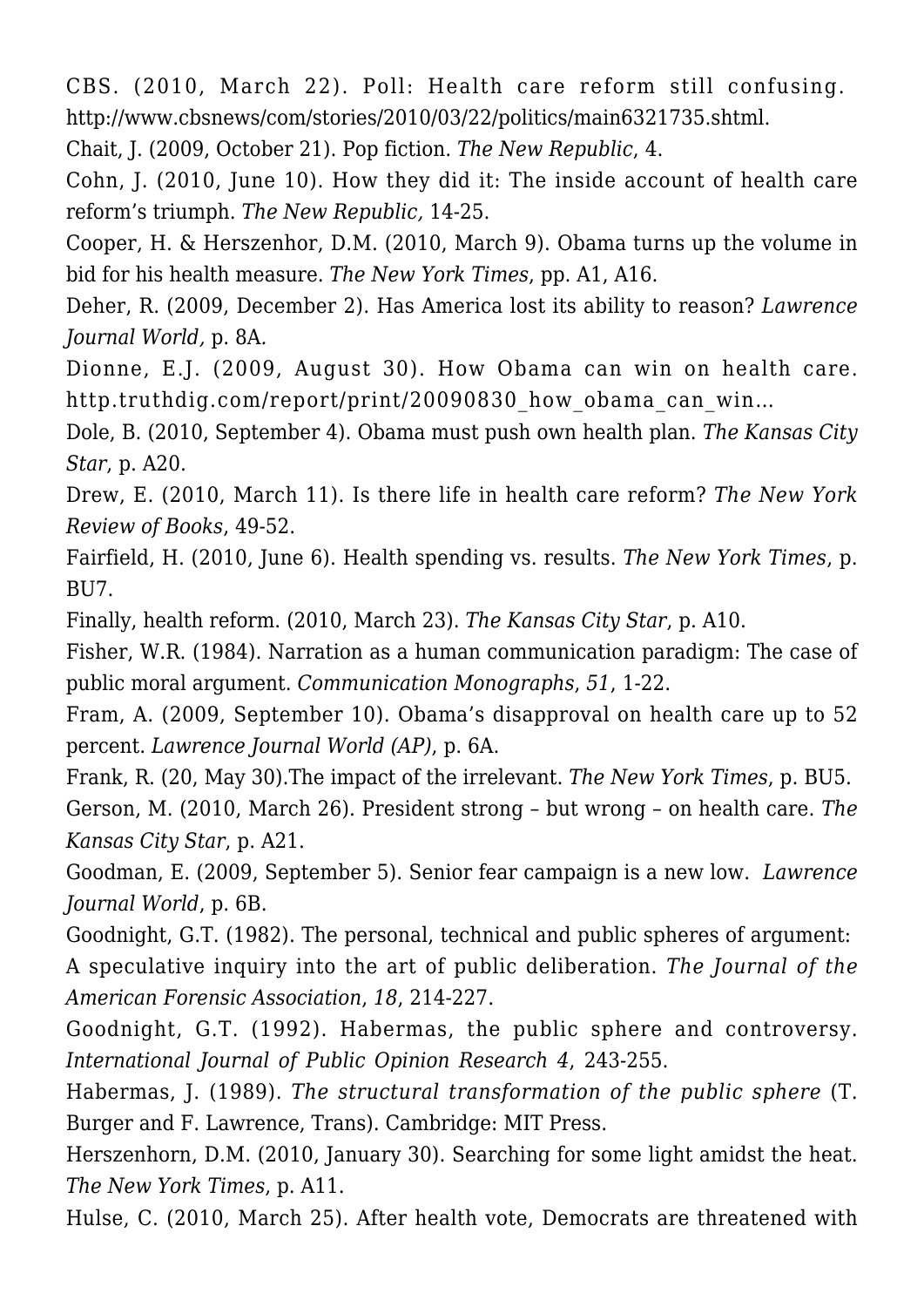violence. *The New York Times*, pp. A16, A18.

If reform fails. (2010, March 7). *The New York Times*, p. WK9.

Kaiser Family Foundation. (2010a, January). Kaiser health tracking poll. www/kff.org, publication 8042-F.

Kaiser Family Foundation. (2010b, May). Kaiser health tracking poll. www/kff.org, publication 8075-F.

Kaiser Health News. (2010a, February 25). Transcript: White House health summit. morning session.

http://www.kaiserhealthnews.org/Stories/2010/February/25/health-care-reform-tr anscript.aspx.

Kaiser Health News. (2010b, February 25). Transcript: White House health summit. afternoon session.

http://www.kaiserhealthnews.org/Stories/2010/February/26/Summit-Transcript-Af ternoon.aspx.

Klein, J. (2009, August 31). Just say no. *Time*, 16.

Kristof, N. (2010, February 18). No fault of their own. *The New York Times*, p. A21.

Krugman, P. (2009a, October 26). After reform passes. *The New York Times*, p. A21.

Krugman, P. (2009b, August 31). Missing Richard Nixon. *The New York Times*, p. A17.

Krugman, P. (2009c, August 21). Obama's trust problem. *The New York Times*, p. A27.

Krugman, P. (2010, March 19). Why we reform. *The New York Times,* p. A23.

Leonhard, D. (2010, March 24). In the process, pushing back at inequality. *The New York Times*, pp. A1, A19.

Madison, J. (1999). *Writings*. New York: Library of America.

Matthews, R. K. (1995). *If men were angels: James Madison and the heartless empire of reason*. Lawrence: University of Kansas Press.

Medicare scare-mongering. (2009, September 27). *The New York Times*, p. WK11. Obama, B. (2009a, August 22). President Obama debunks 'phony claims' about health reform; emphasizes consumer protections. http://www.whitehouse.gov/the-press-office/weekly-address-president-obama-deb unks-phony-claims-about-health-reform-emphasizes-.

Obama, B. (2009b, September 9). Remarks by the President to a joint session of Congress on health care. http://www.whitehouse.gov/the\_press\_office/Remarks-by-the-President ...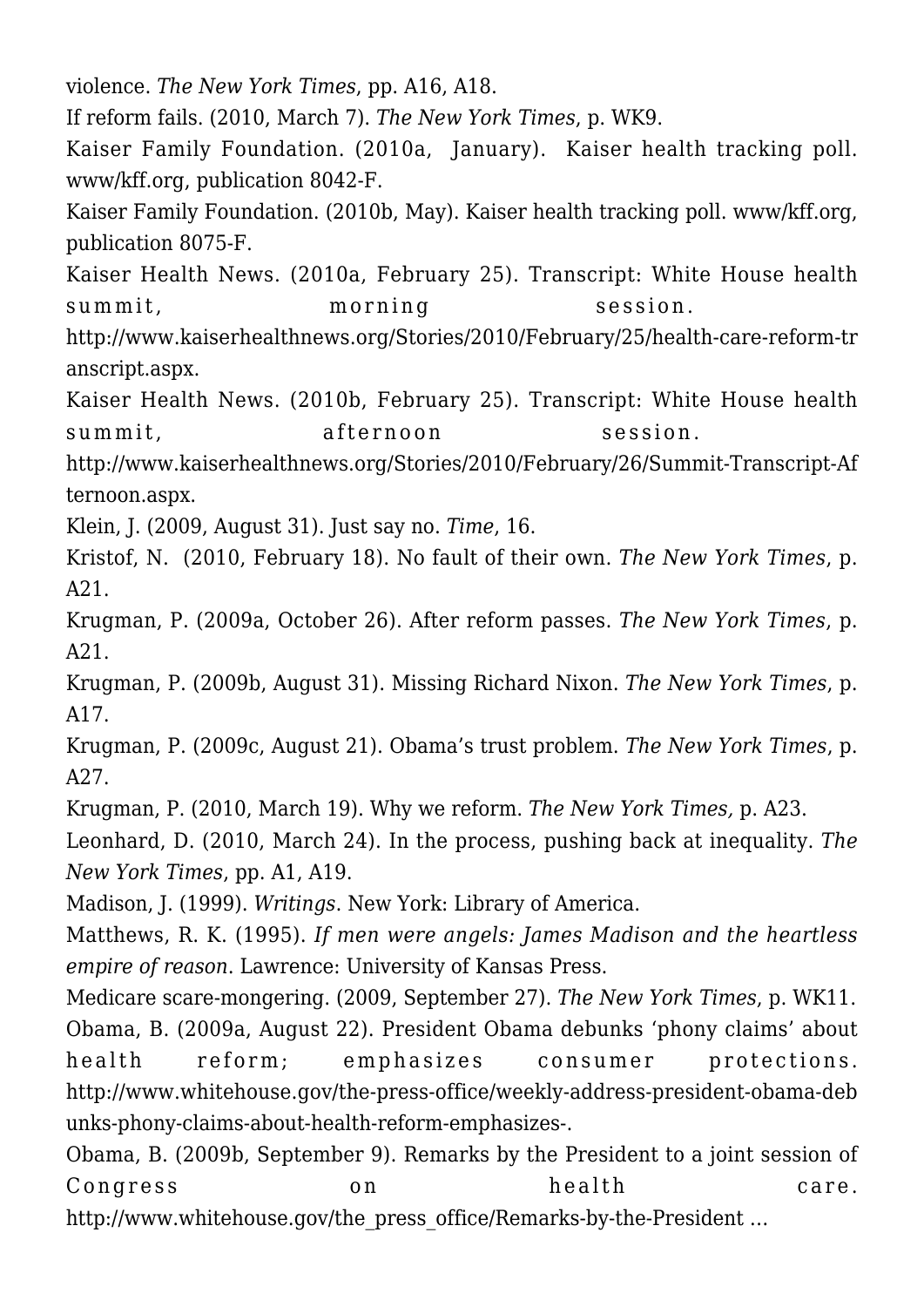Palin, S. (2009, September 8). Obama and the bureaucratization of health care. *Wall Street Journal* ,

http://online.wsj.com/article/SB100014240529702034401045744005… Patterson, O. (1999, November 8). The liberal millennium. *The New Republic*, 54-63.

Pew Research Center. (2010a, March 23). Public critical of media's health care coverage. http://pewresearch.org/pubs/1536/will-health-care-pass-public-critica..

Pew Research Center. (2010b, March 18). Public's economic woes persist. http://pewresearch.org/pubs/1530/poll-health-care-costs-prefer-new-bill.

President Obama steps forward. (2009, September 10). *The New York Times*, p. A28.

Rasmussen Reports. (2010, March 21). Health care reform. http://www.rasmussenreports.com/public\_content/politics/current)events/healthca re/septem…

Reality check: Reform will eliminate insurance discrimination against the disabled. (2009, August 12).

http://www.whitehouse.gov/photos-and-video/video/reality-check-reform-will-elimi nate-insurance-discrimination-against-disabled.

Rich, F. (2010, March 28). The rage is not about health care. *The New York Times*, p. WK10.

Robinson, E. (2010, March 21). Democrats, finally make a stand on health care. *The Kansas City Star*, p. B7.

Rowland, R.C. (2003). Madison, Mill and the public sphere: A classically liberal approach to public deliberation. In F.H. van Eemeren, J.A. Blair, C.A. Willard, and A.F.S. Henkemans (Eds.), *Proceedings of the Fifth Conference of the International Society for the Study of Argumentation* (pp. 927-932). Amsterdam: Sic Sat.

Rowland, R.C. (2005). A liberal theory of the public sphere. In C.A. Willard (Ed), *Critical Problems in Argumentation* (pp. 281-287). Washington: National Communication Association.

Rowland, R.C. (2006). Campaign argument and the liberal public sphere: A case study of the process of developing messages in a congressional campaign. *Argumentation and Advocacy*, *42*, 206-215.

Rubin, T. (2010, March 2). Other nations make universal care work. *Lawrence Journal World,* p. 7A.

Ruttenberg, J. & Clames, J. (2009, August 14). Getting to the source of the 'death panel' rumor. *The New York Times*, pp. A1, A11.

Setting the record straight. (2009). *Organizing for America.*